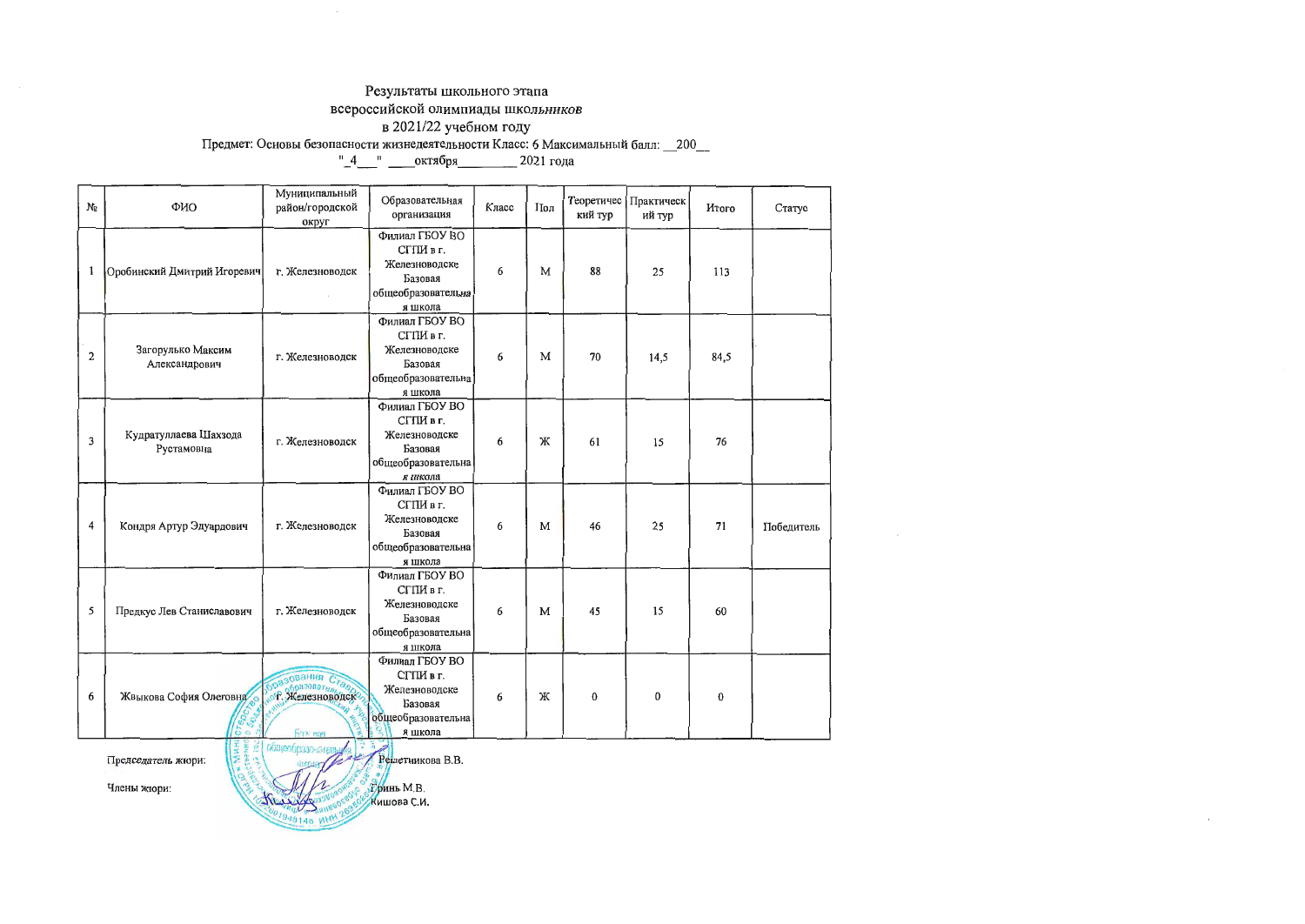## Результаты школьного этапа всероссийской олимпиады школьников

n.

| N⊵                      | ФИО                                                                                     | Муниципальный<br>район/городской<br>округ                                 | Образовательная<br>организация                                                                          | Класс          | Пол | кий тур | Теоретичес   Практическ<br>ий тур | <b>H</b> roro | Статус     |  |
|-------------------------|-----------------------------------------------------------------------------------------|---------------------------------------------------------------------------|---------------------------------------------------------------------------------------------------------|----------------|-----|---------|-----------------------------------|---------------|------------|--|
| ı                       | Исаков Исак Азарьевич                                                                   | г. Железноводск                                                           | Филиал ГБОУ ВО<br>СГПИ в г.<br>Железноводске<br>Базовая<br>общеобразовательна<br>я школа                | $\overline{7}$ | м   | 85,5    | 25                                | 110,5         | Победитель |  |
| $\overline{\mathbf{2}}$ | Неустроев Владислав<br>Андреевич                                                        | г. Железноводск                                                           | Филиал ГБОУ ВО<br>СГПИ в г.<br>Железноводске<br>Базовая<br>общеобразовательна<br>я школа                | $\overline{7}$ | м   | 80,5    | 25                                | 105,5         | Призёр     |  |
| 3                       | Писклов Савелий Павлович                                                                | г. Железноводск                                                           | Филнал ГБОУ ВО<br>СГПИ в г.<br>Железноводске<br>Базовая<br>общеобразовательна<br>я школа                | 7              | M   | 78      | 25                                | 103           |            |  |
| 4                       | Янаков Константин<br>Викторович                                                         | г. Железноводск                                                           | Филиал ГБОУ ВО<br>СГПИ в г.<br>Железноводске<br>Базовая<br>общеобразовательна<br>я школа                | 7              | M   | 66,5    | 25                                | 91,5          |            |  |
| 5                       | Алексанян Давид Каренович                                                               | г. Железноводск                                                           | Филиал ГБОУ ВО<br>СГПИ в г.<br>Железноводске<br>Базовая<br>общеобразовательна<br>я школа                | 7              | M   | 69,5    | 15                                | 84,5          |            |  |
| 6                       | Мещерин Артём Сергеевич                                                                 | г. Железноводск                                                           | Филиал ГБОУ ВО<br>СГПИ в г.<br>Железноводске<br>Базовая<br>общеобразовательна<br>я школа                | 7              | M   | 55      | 15                                | 70            |            |  |
| $\overline{7}$          | Сухова Александра<br>Александровна                                                      | обрания Ставре                                                            | Филиал ГБОУ ВО<br>СГПИ в г.<br>Железноводске<br>Базовая<br>общеобразовательна<br><b>VDE</b><br>кола и   | 7              | Ж   | 0       | 0                                 | 0             |            |  |
| 8                       | Шмиляк Кира Дмитриевна                                                                  | All N<br>Ş<br>г. Железноводск <sub>и</sub><br><b>OUVISORIES</b><br>mgo gi | Филиал ГБОУ ВО<br>СГПИ в г.<br><b>Железноводске</b><br>Базовая<br>общеобразовательна<br><b>В ящкола</b> | 7              | Ж   | 0       | 0                                 | 0             |            |  |
|                         | Source MM<br>Решетникова, в, в,<br>Председатель жюри:<br>OrpH<br>$2^{*}$<br>«Гринь М.В. |                                                                           |                                                                                                         |                |     |         |                                   |               |            |  |

Члены жюри:

RASSING KHIHOBA C.H.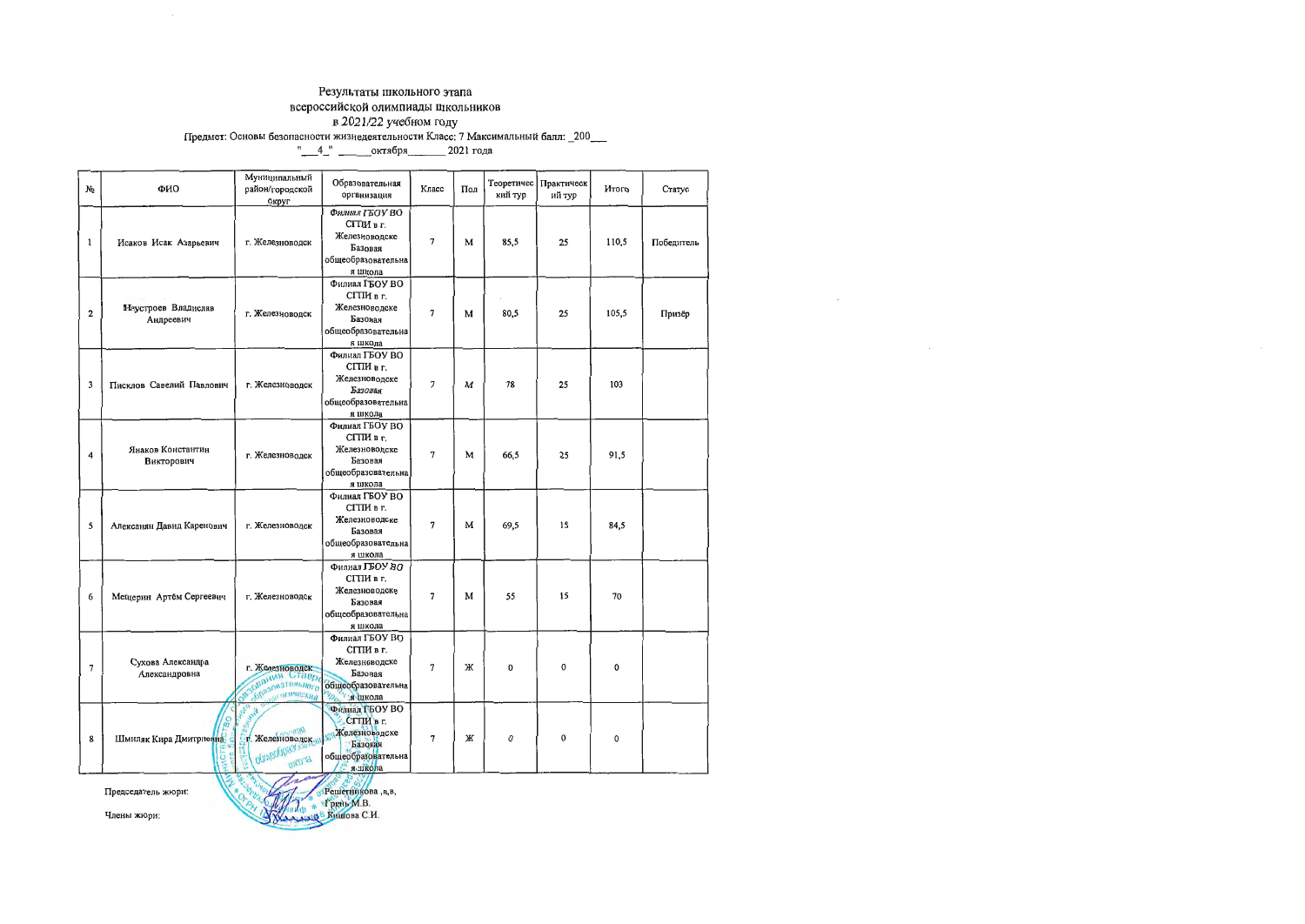# Результаты школьного этапа

всероссийской олимпиады школьников

### в 2021/22 учебном году

Предмет: Основы безопасности жизнедеятельности Класс: 8 Максимальный балл: 150\_

| No | ФИО                               | Муниципальный<br>район/городской<br>округ                      | Образовательная<br>организация                                                           | Класс | Пол | Теоретичес<br>кий тур | Практическ<br>ий тур | Итого | Статус     |
|----|-----------------------------------|----------------------------------------------------------------|------------------------------------------------------------------------------------------|-------|-----|-----------------------|----------------------|-------|------------|
| 1  | Антонова Яна Вадимовна            | г. Железноводск                                                | Филиал ГБОУ ВО<br>СГПИ в г.<br>Железноводске<br>Базовая<br>общеобразовательна<br>я школа | 8     | Ж   | 94                    | $\bf{0}$             | 94    | Победитель |
| 2  | Гринь Денис Алексеевич            | г. Железноводск                                                | Филиал ГБОУ ВО<br>СГПИ в г.<br>Железноводске<br>Базовая<br>общеобразовательна<br>я школа | 8     | M   | 90                    | $\bf{0}$             | 90    |            |
| 3  | Голубев Владимир Сергеевич        | г. Железноводск                                                | Филиал ГБОУ ВО<br>СГПИ в г.<br>Железноводске<br>Базовая<br>общеобразовательна<br>я школа | 8     | M   | 88                    | $\bf{0}$             | 88    |            |
| 4  | Смеловская Диана Алексеевна       | <b>• Железноводск</b><br><b>Fax:aaa</b><br>общеобразовательная | Филиал ГБОУ ВО<br>СГПИ в г.<br>Железноводске<br>Базовая<br>общеобразовательна<br>я школа | 8     | Ж   | 80                    | $\bf{0}$             | 80    |            |
|    | Председатель жюри:<br>Члены жюри: |                                                                | Решетникова В.В.<br>Гринь М.В.<br>Кишова С.И.                                            |       |     |                       |                      |       |            |